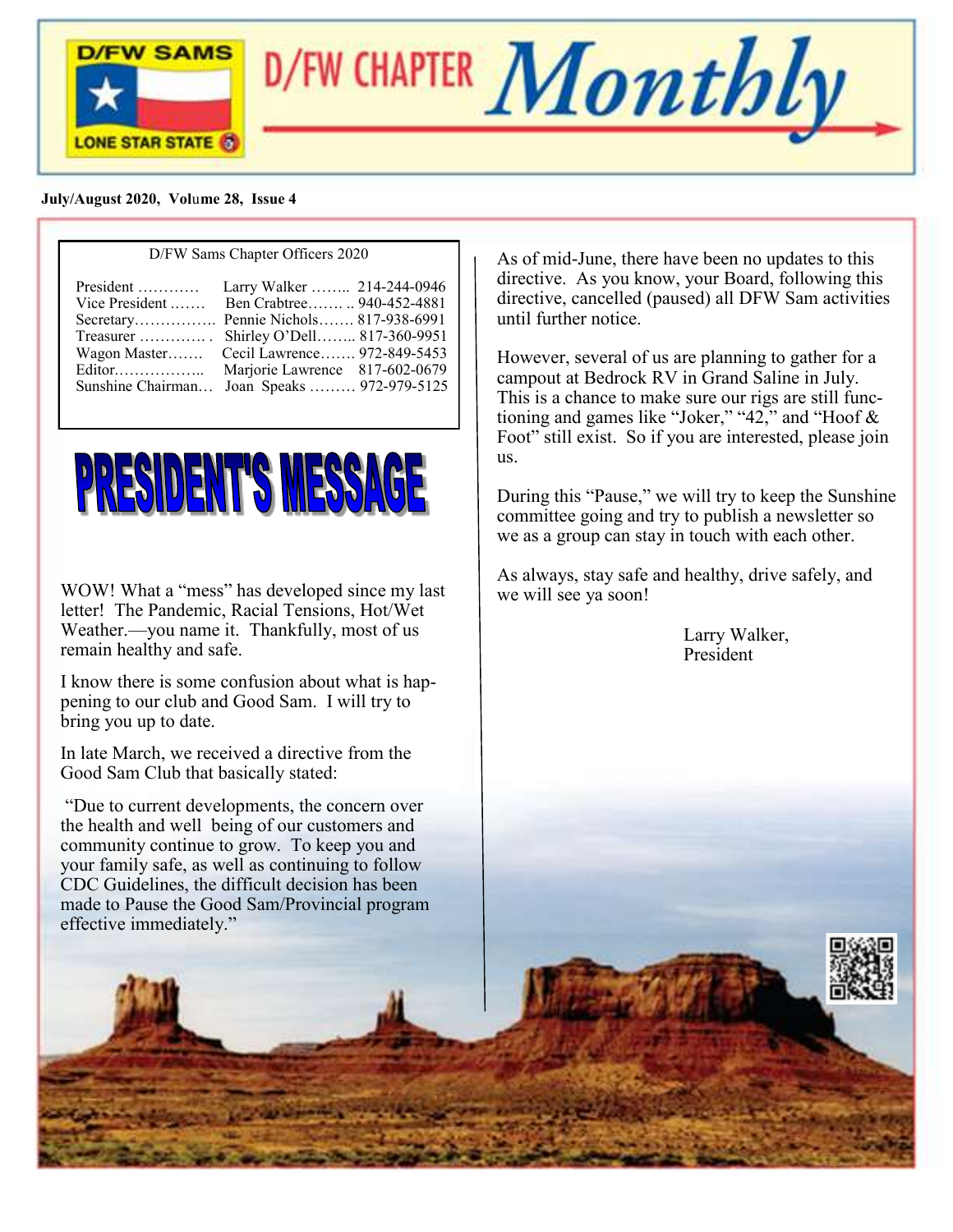# **Page 2**

### *MAY MEETING HIGHLIGHTS*

No meeting—we were all in quarantine

#### *JUNE MEETING HIGHLIGHTS*

No meeting–—we were all in quarantine

# *WE REMEMBER VERNA EUBANKS*



Our friend Verna was born October 16, 1926 and died April 20, 2020. She was a member and associate member for several years. Such a friend and such a lady. She graduated from Northside High School, where she met her future husband, Troy Eubanks. They were married from 1942 until his death in 1996. She became friends with Lyle Evans and began to camp with him. After Lyle's passing in 2008 she became an associate member. She raised four sons, Troy, Russell, James, and Cary Eubanks. She was a teletype operator during World War II and went on to become a real estate agent with a broker's license. She was a warm, caring, generous, and lovely person—both inside and out and will be misses by her family and friends. Graveside services were held May 7, 2020.

Those of us who were fortunate enough to know this lovely lady will miss her.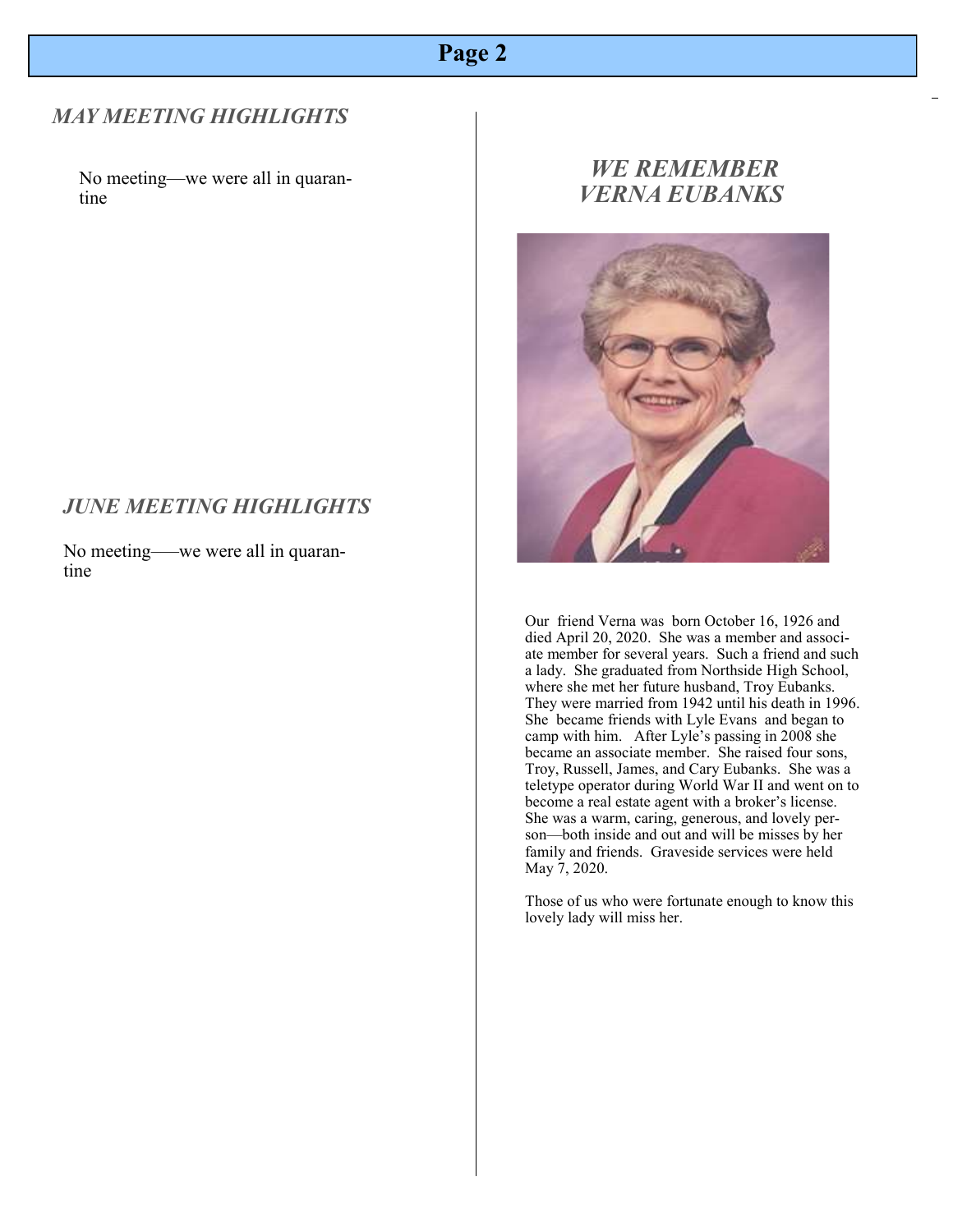# **Page 3**

# IN OUR THOUGHTS AND PRAYERS

Mike Rhines recently had eye surgery and boy did he sport a shiner! We hope Mike recovers quickly and ceases to look as if he were the sparring partner for Mike Tyson.

Jimmy McDonald is on his tenth chemo treatment and continues to do well.

Melvin Mann's scans are still clear. All labs are excellent! Chemo every two weeks. He and Kathy thank everyone for their prayers. Keep them coming.



Ben Crabtree fought with a refrigerator and lost. He is recovering and doing better daily.

The rest of us just have to deal with too much togetherness and not enough time away from our partners to appreciate the finer points.

To keep us all healthy please remember to have your masks ready to be used if needed.

### *ANNIVERSARIES*

# *JULY, 2020*

| Ray & Fran Spinner            | July 4  | 62 years |
|-------------------------------|---------|----------|
| James & Rosetta Parker July 9 |         | 54 years |
| Leroy & Julie Law             | July 22 | 59 years |

#### *AUGUST, 2020*

| <b>Chuck &amp; Dawn Hayes</b>     | August 3        | 52 years |
|-----------------------------------|-----------------|----------|
| Mike & Pennie Nichols             | <b>August 4</b> | 26 years |
| <b>Ben &amp; Pat Crabtree</b>     | <b>August 5</b> | 58 years |
| <b>Billy &amp; Joan Speaks</b>    | <b>August</b> 7 | 21 years |
| Norman & Sharon Lambert August 13 |                 | 60 years |

# *BIRTHDAYS*

### JULY, 2020

| <b>Norman Lambert</b>   | X  |
|-------------------------|----|
| Linda Jenkins           | 13 |
| <b>Maurice Stanglin</b> | 13 |
| <b>Merrily Stanglin</b> | 21 |
| <b>George Thompson</b>  | 27 |
| <b>Barry Kibbe</b>      | 28 |

#### *AUGUST, 2020*

| <b>Jacklyn Rhines</b>  |                            |
|------------------------|----------------------------|
| <b>Joan Speaks</b>     | 10                         |
| <b>Marsha Barnhart</b> | $\boldsymbol{\mathit{II}}$ |
| <b>Mike Rhines</b>     | 17                         |
| <b>Ray Spinner</b>     | <b>20</b>                  |
| <b>Leroy Law</b>       | 24                         |

.